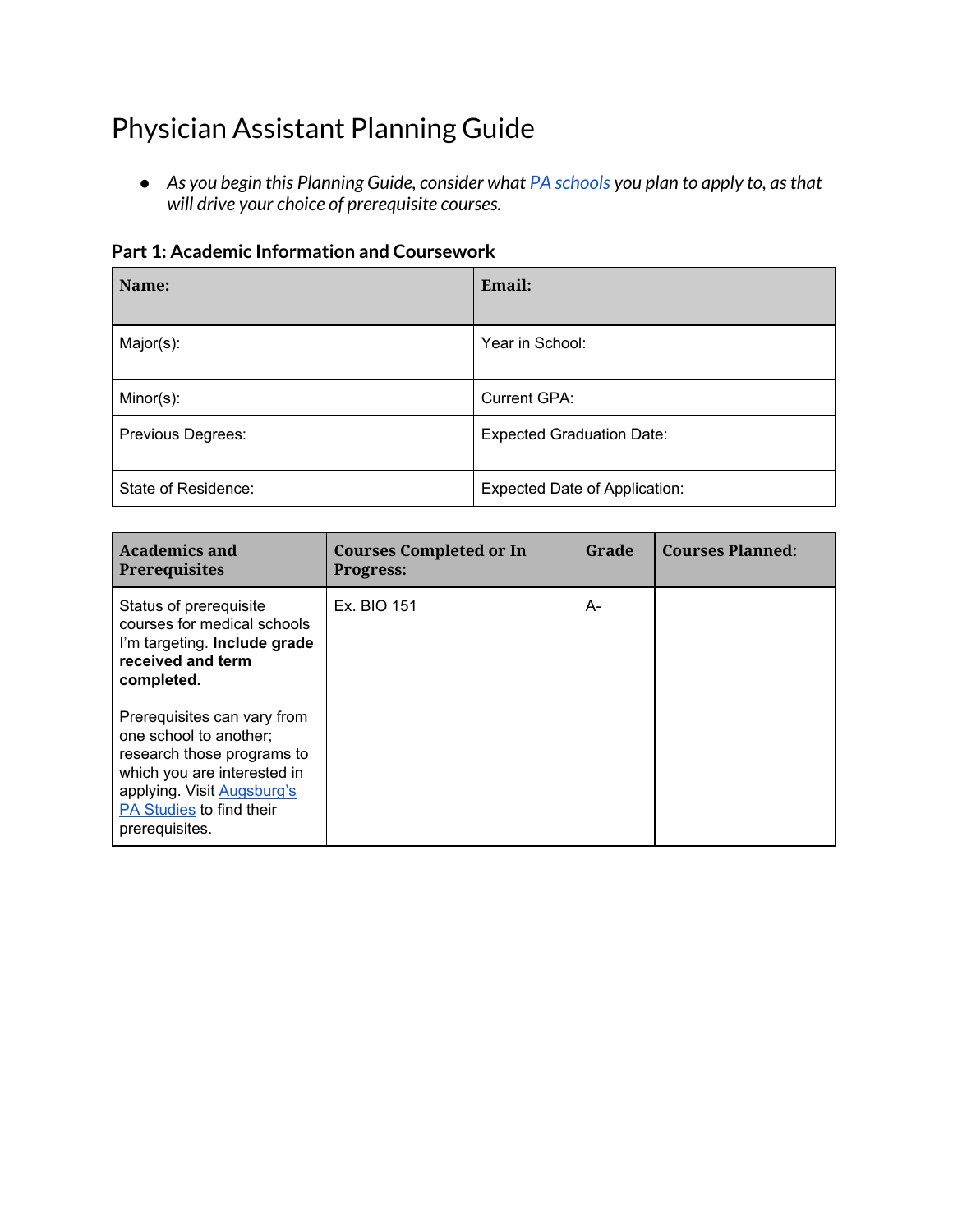## **Part 2: Experiences**

*This is not a checklist. These activities should be a reflection of your interests and passions. Pay particular attention to direct patient care experiences, because many schools may require a specific number of hours to apply.*

| <b>Experiences</b>                                        | <b>Completed or</b><br><b>In-Progress:</b> | <b>Time</b><br>(length of<br>commitment): | <b>New or Future</b><br>experiences you plan to<br>gain & when: |
|-----------------------------------------------------------|--------------------------------------------|-------------------------------------------|-----------------------------------------------------------------|
| <b>Work</b><br>Employer, position                         |                                            |                                           |                                                                 |
| Volunteer<br>Organization, position                       |                                            |                                           |                                                                 |
| Shadowing<br>Who (and their degree),<br>where, when       |                                            |                                           |                                                                 |
| Research<br>Where, topic                                  |                                            |                                           |                                                                 |
| <b>Learning Abroad</b><br>Destination, topics<br>studied  |                                            |                                           |                                                                 |
| <b>Student</b><br>Organizations<br>Organization, position |                                            |                                           |                                                                 |
| <b>Other Experiences?</b>                                 |                                            |                                           |                                                                 |

## **Part 3: Letters of Evaluation**

| <b>Letters of Evaluation</b>                                                                                                                                                                 | List the people you plan to ask to write you<br>a letter. Describe who they are and why you<br>are choosing them. |
|----------------------------------------------------------------------------------------------------------------------------------------------------------------------------------------------|-------------------------------------------------------------------------------------------------------------------|
| Identify 2-3 people who could complete a letter of<br>recommendation for you. Here is some advice on<br>letters of evaluation from the URGO website:<br><b>Student Evaluation Guidelines</b> | -1.<br>2.                                                                                                         |
| <b>Faculty Evaluation Guidelines - Students should</b><br>share the faculty evaluation guidelines with those<br>who have agreed to write letters of                                          | 3.                                                                                                                |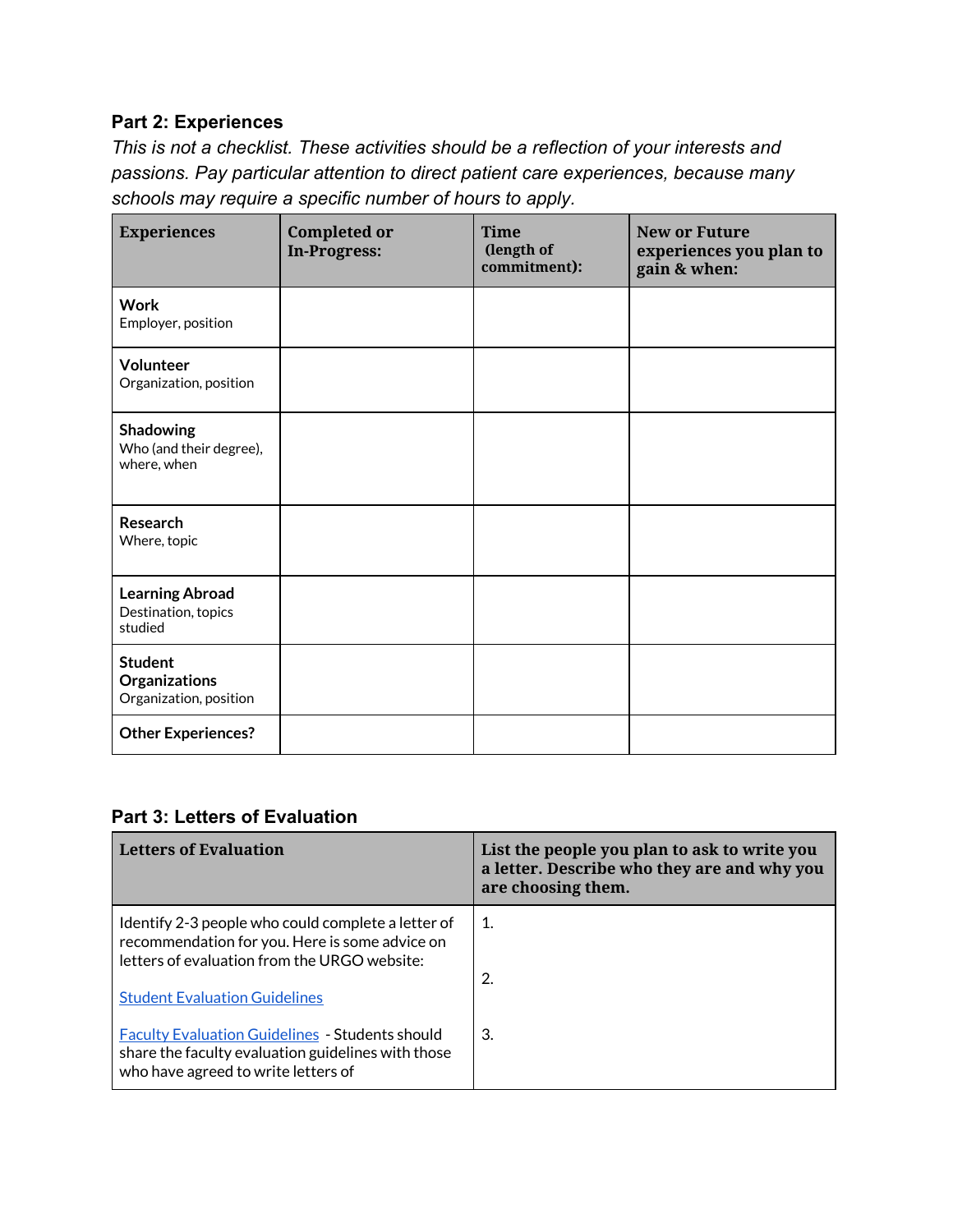| <b>GRE</b>                                                                                                                                                                                                       |                                                                                                                                                                                                                |
|------------------------------------------------------------------------------------------------------------------------------------------------------------------------------------------------------------------|----------------------------------------------------------------------------------------------------------------------------------------------------------------------------------------------------------------|
| The GRE general test is<br>required by some PA<br>schools. Check to see if it is<br>required by the schools on<br>your list. Even if a school<br>does not require the GRE,<br>your score is visible on<br>CASPA. | Practice test(s):<br>Verbal Reasoning Score<br>Quantitative Reasoning Score<br>Analytical Writing                                                                                                              |
|                                                                                                                                                                                                                  | I plan to take the GRE on the following date:<br>If already completed, list your score. Please list your scores by section:<br>Verbal Reasoning Score<br>Quantitative Reasoning Score___<br>Analytical Writing |

## **Part 4: Graduate Record Examination (GRE)**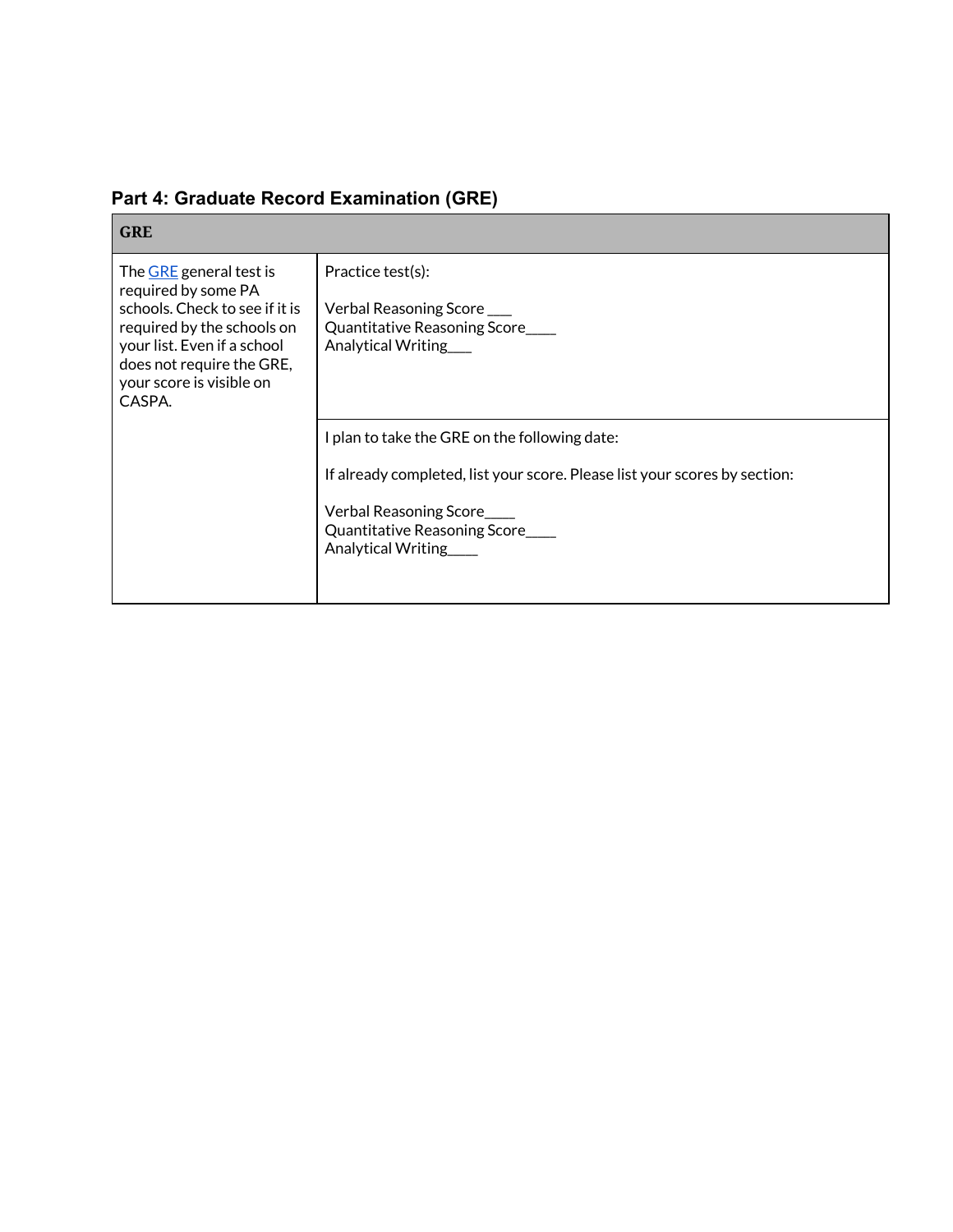#### **Part 5: PA School Research**

*When researching physician assistantschoolsthat you would like to apply to, it can be helpful to compare different schools. In the following table, we included some criteria that may be helpful in determining the competitiveness of your profile overall.*

| <b>School Name</b> | Prerequisites | <b>GRE</b> | <b>GPA</b> | <b>Science</b><br><b>GPA</b> | <b>Experiences</b> | <b>Direct Patient Care</b><br><b>Hours</b> |
|--------------------|---------------|------------|------------|------------------------------|--------------------|--------------------------------------------|
|                    |               |            |            |                              |                    |                                            |
|                    |               |            |            |                              |                    |                                            |
|                    |               |            |            |                              |                    |                                            |
|                    |               |            |            |                              |                    |                                            |
|                    |               |            |            |                              |                    |                                            |
|                    |               |            |            |                              |                    |                                            |

## **Other Criteria:**

Feel free to add other criteria to the table above (or make a new one) to consider other criteria.

- Application Fee
- Tuition
- Financial aid options
- Number of applicants / Percent accepted
- Institutional mission
- Student body/school size
- Acceptance rate of residents vs. non-residents
- Research opportunities
- Diversity of student body
- Location and climate